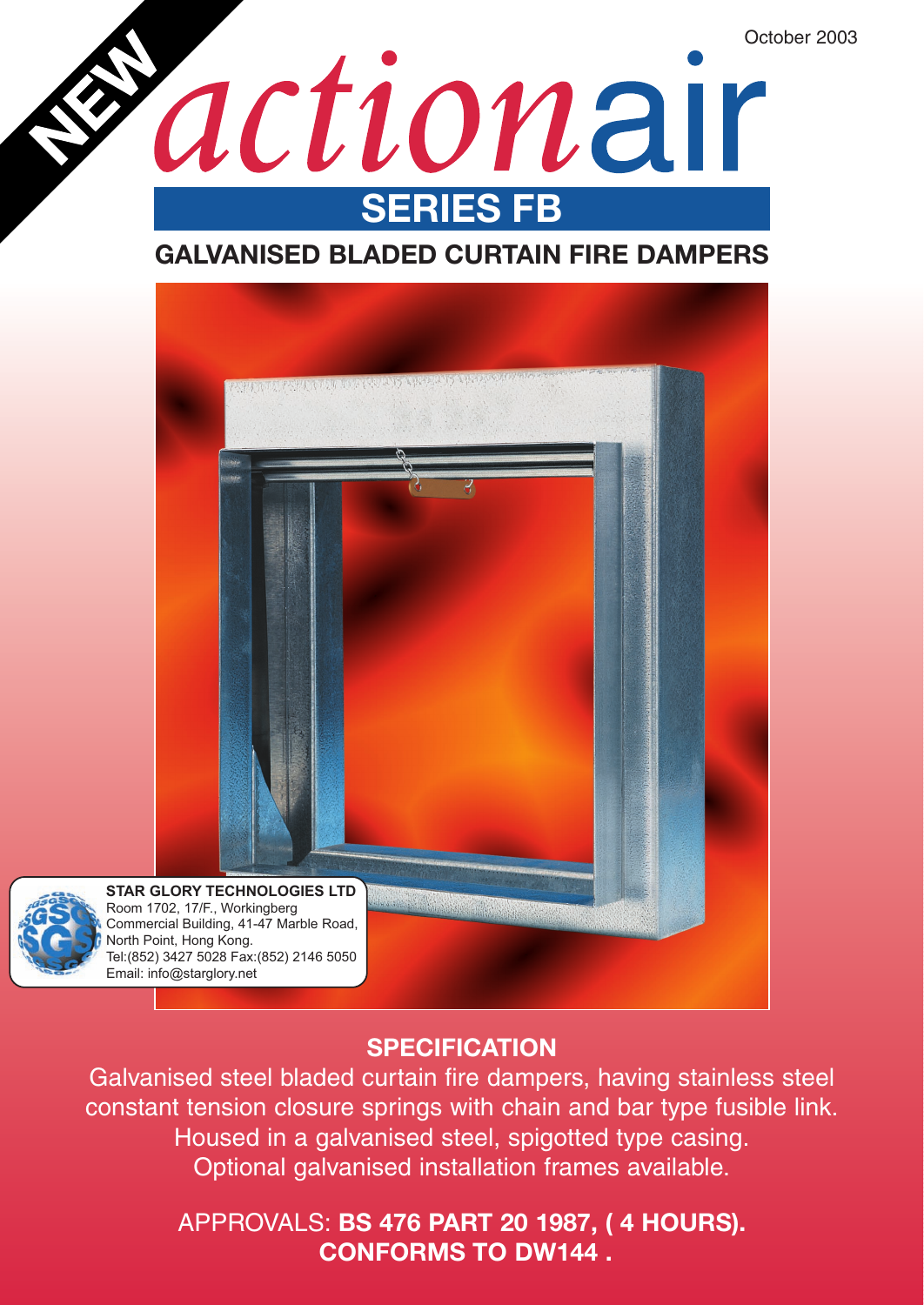# The Range **Application**

The Actionair Series FB Fire Dampers range of quality engineered dampers are suitable for air conditioning and ventilation systems requiring up to 4 hour fire protection.

These galvanised steel bladed Actionair Series FB Fire Dampers fail-safe closed & are supplied with the new innovative, even easier Single-Handed Reset Self Latching Removable Release Automatic Locking Mechanism Cassette, which permits single handed reset.

*Ordinary steel curtain fire dampers involve a complex pull and lift curtain opening operation, further complicated by having to hold the curtain in the fully open position against the constant tension of closure springs whilst attempting to reset or replace the fusible link unsighted.*

# Parameters

Actionair Series FB Fire Dampers are designed forapplication in normal dry filtered airsystems. If exposed to fresh air intakes and/or inclement conditions the damper should be subject to a planned inspection programme.

Any specialists and/or aggressive applications (e.g. swimming pools) may invalidate our warranty, please refer to Actionair Sales Office.

# (Optional), **Innovative cassette**



# Cassette Details

- **Patented design.**
- **Made of Polyphenylenesulphide (PPS) resin reinforced with 40% glass (GF-PPS).**
- **Technically advanced engineering polymer.**
- **PPS is stable at temperatures up to 200 °C.**
- **Cassette construction is of very high strength and has excellent creep and fatigue resistance.**
- **Low smoke and toxic emissions in fire conditions.**
- **Halogen free**
- **PPS has a very low moisture absorption.**
- **PPS is corrosion resistant.**
- **The Cassette construction is environmentally friendly (recyclable material).**
- **The new Cassette is retrofittable to existing Fire/Shield Dampers (by use of a simple optional adaption bracket).**
- **One Cassette to suit all damper material options.**

# Blade Features

The Type galvanised Steel folding blade curtain, providing maximum strength, form a fire shield. The wide profile blades maximise the damper free area and ensure compact grouping to minimise blade stacking height.

Optional blade construction Type 430/304/316 Stainless Steel.

### **Stainless Steel Closure Springs**

Stainless Steel constant tension springs are fitted and positioned out of the airstream to close and latch the damper, regardless of vertical or horizontal operation.

### **Spigotted Casing Features**

The spigotted casing with continuously welded corners and spigot connections, makes these dampers suitable for inclusion into air distribution systems to the test methods of Eurovent Class A, B & C and HVCA Ductwork specification DW144.

These galvanised casings are manufactured with either Square, Rectangular, Circular or Flat Oval duct connections.

As an option, casings can be manufactured in Type 1.4016 (430) Ferritic or Type 1.4401 (316) Austenitic Stainless Steel.

*Ordinary steel curtain fire dampers for low or medium velocity operation and having the blades and/or part of the casing frame in the airstream may not have casings of continuous welded airtight construction.*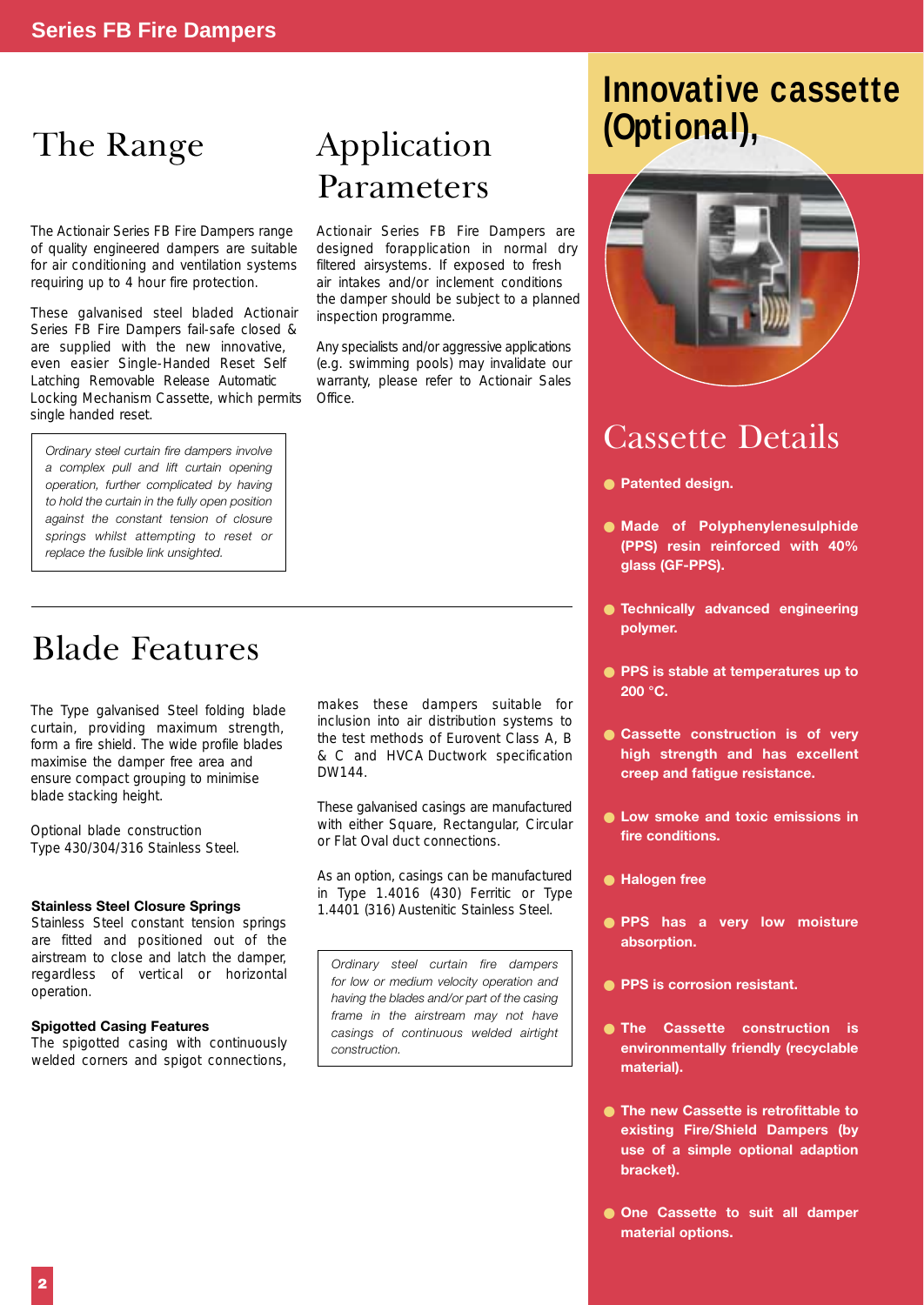# Self Latching Removable Release Mechanism Cassette **... new design with even easier single-handed reset**

The cassette mechanism completely removable from the Fire/Shield Damper by manually releasing the retaining clip. This allows replacement of the cassette without the use of tools.

Simple hand operation enables the damper curtain to be reset and latched in the fully Open Position. This increases the ease and speed with which the Fire/Shield Damper can be reset following periodic functional testing in accordance with British Standard BS 5588: Part 9 Code of Practice for Ventilation and Air Conditioning Ductwork.

The thermal actuator in the form of a helical memory metal compression spring is produced from a special Cu-Zn-AI brass alloy.

On temperature rise this expands and at 69 °C, causes the Fire/Shield damper blades to release.

On cooling, the spring reverts to the close-coiled state offering the significant advantage of repeated operation, unless it has reached temperatures in excess 170 °C, where it will remain extended, preventing reset.

The cassette body will start to lose its structural strength at temperatures in excess 200 °C and will stop supporting the blades. (This may act as a backup to memory metal compression spring to cause damper closure).

Cassettes are only available for 69 °C. For Dampers where alternative thermal link temperatures are required a chain-link can be offered in place of a cassette. Electrical release is only available with a cassette i.e. 69 °C. Please refer to Actionair Sales Office.

**Please note:** For dampers with dimensions of 150mm and below ensure that there is adequate access to enable re-setting.







### **Manual Operation**

Manual Operation for periodic functional testing in accordance with British Standard BS 5588: Part 9 Code of Practice for Ventilation and Air Conditioning Ductwork.





**Thermal Actuator Operation** Memory metal coil springs, specially designed to fully expand at 69 °C and actuate damper closure.



Remote release operation to close the Fire/Shield Damper is by Bowden cable with Manual action or Electrical 230V A.C. or 24V A.C. and D.C. Electro Magnet fail-safe action and independent of the thermal actuators.





### **Reset Operation**

Single hand operation. Each blade pushes the latch back under spring tension. On full blade reset the latch springs out to secure.